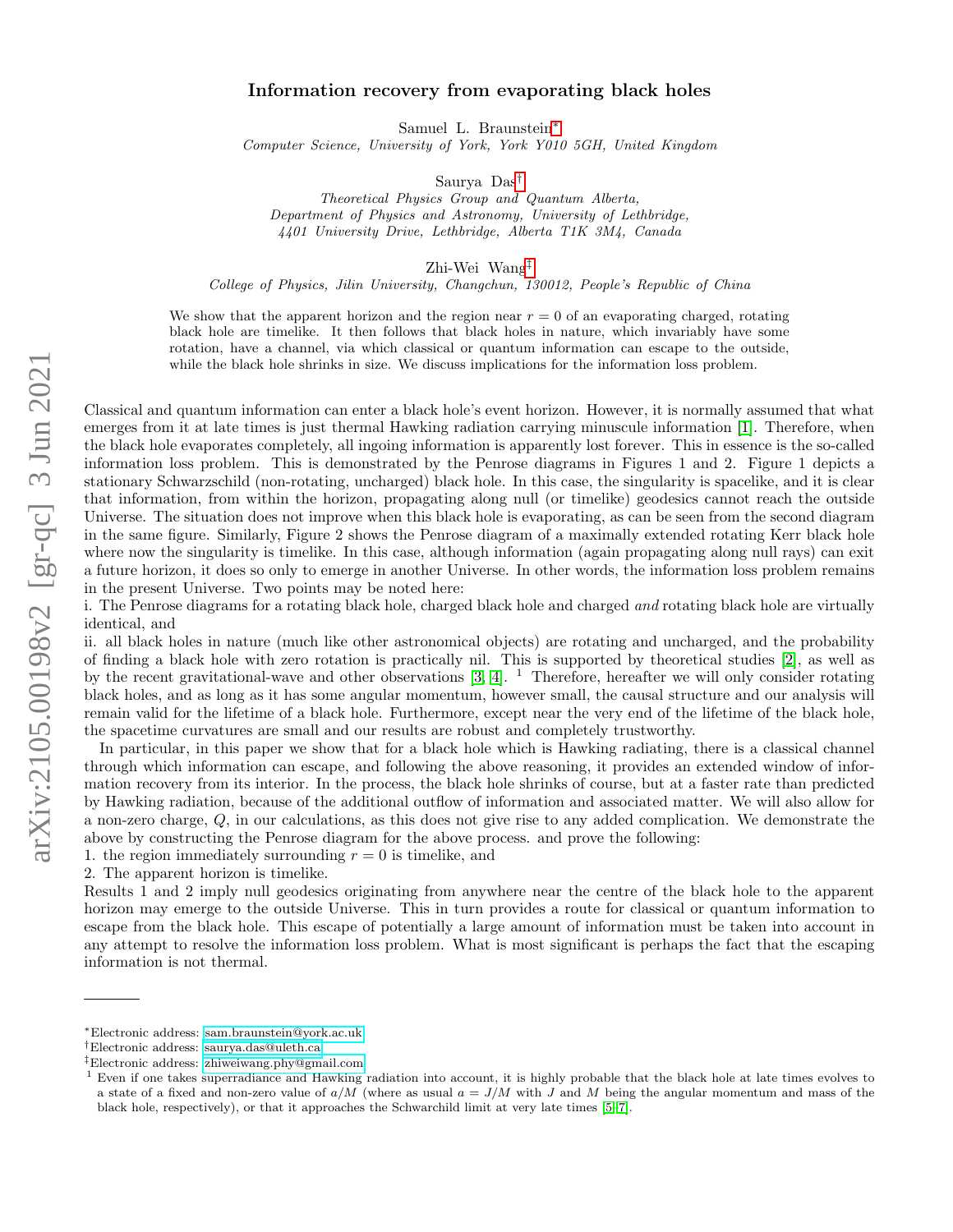We start with the time-dependent rotating and charged Vaidya-type black hole [\[8,](#page-5-2) [9\]](#page-5-3). As shown in [\[10\]](#page-5-4) and in Appendix [A,](#page-5-5) such a metric represents an evaporating black hole, a rotating and charged one in this case:

<span id="page-1-0"></span>
$$
ds^{2} = -\left(1 - \frac{2Mr - Q^{2}}{\sigma^{2}}\right)du^{2} + 2du dr + \sigma^{2}d\theta^{2}
$$

$$
-2a\sin^{2}\theta dr d\phi - \frac{2(2Mr - Q^{2})a}{\sigma^{2}}\sin^{2}\theta du d\phi + \left(\frac{2Mr - Q^{2}}{\sigma^{2}}a^{2}\sin^{2}\theta + r^{2} + a^{2}\right)\sin^{2}\theta d\phi^{2}, \tag{1}
$$

where  $\sigma^2 \equiv r^2 + a^2 \cos^2 \theta$ , and  $M = M(u)$ ,  $Q = Q(u)$  and  $a = a(u)$  denote smooth decreasing functions of the retarded time u. This ensures that the black hole is indeed evaporating.

In order to draw the two-dimensional Penrose diagram for a rotating black hole, it is sufficient to restrict the metric to the symmetry axis along  $\theta = 0$  [\[11\]](#page-5-6). This is, from Eq. [\(1\)](#page-1-0):

<span id="page-1-2"></span>
$$
ds^{2} = -\left(1 - \frac{2Mr - Q^{2}}{r^{2} + a^{2}}\right)du^{2} + 2 du dr
$$
  
= 
$$
-\left[\frac{r^{2} - 2Mr + a^{2} + Q^{2}}{r^{2} + a^{2}} du - 2 dr\right] du .
$$
 (2)

Furthermore, we assume that  $M$ ,  $a$  and  $Q$  are proportional to each other and linear functions of  $u$ , without loss of generality:

<span id="page-1-1"></span>
$$
M(u) = M_0 \text{ (constant)}, \qquad u < u_0 \tag{3}
$$

$$
= \mu u + b \equiv \tilde{u}, \qquad u_0 < u \le -b/\mu, \ \mu < 0 \tag{4}
$$

$$
= 0, \qquad \qquad -b/\mu < u \tag{5}
$$

$$
a(u) = \lambda_1 M(u), \qquad 0 \le \lambda_1 \le 1 \tag{6}
$$

$$
Q(u) = \lambda_2 M(u), \qquad 0 \le \lambda_2 \le 1. \tag{7}
$$

That is, the black hole starts to evaporate at the retarded time  $u = u_0$ , and its mass decreases at the rate  $\mu$ . Although the angular momentum was held fixed in [\[9\]](#page-5-3), we make it time-dependent here as the derivation of the metric continues to hold with that generalization and furthermore, the condition  $\lambda_1, \lambda_2 \leq 1$  ensures that there are no naked singularities. Continuity of the functions  $M(u)$ ,  $a(u)$ ,  $Q(u)$  Eqs.[\(3-7\)](#page-1-1) guarantees that the various patches of the Penrose diagram that will smoothly join to each other [\[10\]](#page-5-4). We will comment on more general (non-linear) functions later.

Next, to arrive at a set of coordinates which are smooth across the horizon, we adopt the procedure of [\[10\]](#page-5-4). We first write metric [\(2\)](#page-1-2) in 'double null' coordinates as:

$$
ds^2 = -\frac{g(\tilde{u},r)}{\mu}d\tilde{u}dv\tag{8}
$$

where,

<span id="page-1-3"></span>
$$
dv = \frac{1}{g(\tilde{u}, r)} \left[ \left( \frac{r^2 - 2Mr + (\lambda_1^2 + \lambda_2^2)M^2}{r^2 + \lambda_1^2 M^2} \right) \frac{d\tilde{u}}{\mu} - 2dr \right] \ . \tag{9}
$$

To integrate the above, we first note that due to the linearity of functions in Eqs.[\(4-7\)](#page-1-1), the functions multiplying  $d\tilde{u}$ and dr inside the square brackets in Eq.[\(9\)](#page-1-3) are homogeneous in  $(\tilde{u}, r)$ . Therefore the integrating factor  $g(\tilde{u}, r)$  is given by:

$$
g(\tilde{u},r) = \left(\frac{r^2 - 2Mr + (\lambda_1^2 + \lambda_2^2)M^2}{r^2 + \lambda_1^2 M^2}\right)\frac{\tilde{u}}{\mu} - 2r \tag{10}
$$

Then

<span id="page-1-4"></span>
$$
\frac{\partial v}{\partial r} = \frac{r^2 + \lambda_1^2 \tilde{u}^2}{-r[r^2 + \lambda_1^2 \tilde{u}^2] + \frac{\tilde{u}}{2\mu} [r^2 - 2\tilde{u}r + (\lambda_1^2 + \lambda_2^2)\tilde{u}^2]}
$$
(11)

$$
\frac{\partial v}{\partial \tilde{u}} = \frac{\frac{1}{2a}(r^2 - 2Mr + (\lambda_1^2 + \lambda_2^2)\tilde{u}^2)}{-r[r^2 + \lambda_1^2\tilde{u}^2] + \frac{\tilde{u}}{2\mu}[r^2 - 2\tilde{u}r + (\lambda_1^2 + \lambda_2^2)\tilde{u}^2]},
$$
\n(12)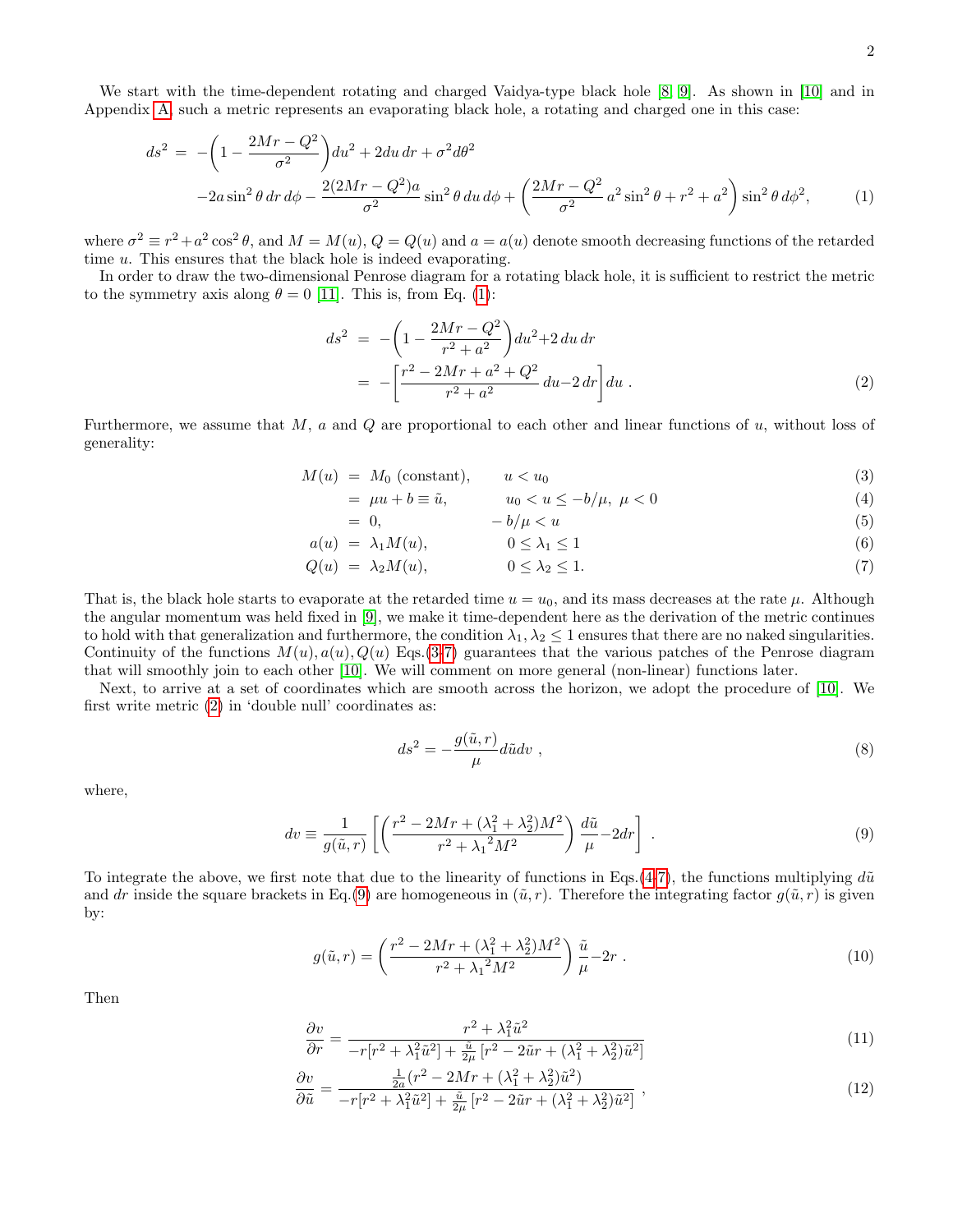$$
v = \sum_{i=1}^{3} A_i \ln(r - r_i) \tag{13}
$$

Then the complete set of singularity free coordinates for the three patches can be written as:

$$
V_2(v) = e^{v/A_1}(r - r_1)(r - r_2)^{A_2/A_1}(r - r_3)^{A_3/A_1}, \qquad r_2 \le r < \infty
$$
\n
$$
V_2(v) = V_2 + (r_1 - r_1)^{A_1/A_2}(r_2 - r)(r - r_2)^{A_3/A_2}, \qquad r_2 \le r < r_2
$$
\n
$$
(15)
$$

$$
V_1(v) = k_2 + (r_1 - r)^{A_1/A_2}(r_2 - r)(r - r_3)^{A_3/A_2}, \qquad r_3 \le r < r_2 \tag{15}
$$

$$
V(v) = k_1 + (r_1 - r)^{A_1/A_3}(r_2 - r)^{A_2/A_3}(r - r_3), \qquad 0 \le r < r_3 \tag{16}
$$

where

$$
A_1 = \frac{r_1^2}{(r_1 - r^2)(r_1 - r_3)} + \lambda_1 \tilde{u}^2, \qquad A_2 = \frac{-r_2^2}{(r_1 - r^2)(r_2 - r_3)} + \lambda_1 \tilde{u}^2
$$
\n(17)

$$
A_3 = \frac{r_3^2}{(r_1 - r_3)(r_2 - r_3)} + \lambda_1 \tilde{u}^2 \ . \tag{18}
$$

The constants  $k_1$  and  $k_2$  are determined by matching  $V_2$  with  $V_1$  in  $r_2 < r < r_1$  and  $V_1$  with V in  $r_3 < r < r_2$ respectively. If the denominator of Eq.[\(11\)](#page-1-4) has one zero, say at  $r_1$ , such that it can be factored as  $(r-r_1)(r^2+\beta r+\gamma)$ , then  $v$  has one coordinate singularity, also at  $r_1$ . In this case,  $v$  and  $V$  are given by:

<span id="page-2-0"></span>
$$
v = A_1 \ln(r - r_1) + \frac{A_2}{2} \ln(r^2 + \beta r + \gamma)
$$
  
+ 
$$
\frac{2A_3 - A_2 \beta}{\sqrt{4\gamma - \beta^2}} \arctan\left(\frac{2r + \beta}{\sqrt{4\gamma - \beta^2}}\right),
$$
  
(19)  

$$
v = e^{v/A_1} - (r - r_1)(r^2 + \beta r + \gamma)^{A_2/2A_1}
$$

$$
V(v) = e^{v/A_1} = (r - r_1)(r^2 + \beta r + \gamma)^{A_2/2A_1}
$$

$$
\times \exp\left[\frac{2A_3 - A_2\beta}{A_1\sqrt{4\gamma - \beta^2}}\arctan\left(\frac{2r + \beta}{\sqrt{4\gamma - \beta^2}}\right)\right],
$$
(20)

with

$$
A_1 = \frac{r_1^2 + \lambda_1^2 \tilde{u}^2}{r_1^2 + \beta r_1 + \gamma}, \qquad A_2 = \frac{\beta r_1 + \gamma - \lambda_1^2 \tilde{u}^2}{r_1^2 + \beta r_1 + \gamma}
$$
(21)

$$
A_3 = \frac{r_1(-\gamma + \lambda_1 \tilde{u}^2)}{r_1^2 + \beta r_1 + \gamma}
$$
\n(22)

In either case,  $r = 0$  and its immediate neighbourhood is *timelike*. For example, in the case of Eqs.[\(19-20\)](#page-2-0) above,

<span id="page-2-1"></span>
$$
ds^2 = -\frac{g(\tilde{u}, r)A}{V(\tilde{u}, r)\mu} d\tilde{u} dV
$$
\n(23)

$$
\stackrel{r \to 0}{\longrightarrow} -\left(\frac{\lambda_1^2 + \lambda_2^2}{\lambda_1^2}\right) du^2 < 0 \tag{24}
$$

Note that the 'ring singularity' of the metric is at  $r = 0$  and  $\theta = \pi/2$ . Therefore, except for that singular point, the region at and near  $r = 0$  is regular and in fact one of low curvatures, except near the very end of the evaporation process.

Next, we show that the apparent horizon is timelike as well, following the procedure adopted in [\[12\]](#page-5-7). We define the function:

$$
f(u,r) = r - M \mp (M^2 - Q^2 - a^2)^{1/2},
$$
\n(25)

such that the apparent horizons are at

$$
f(u,r) = 0, r = M \pm (M^2 - Q^2 - a^2)^{1/2}.
$$
 (26)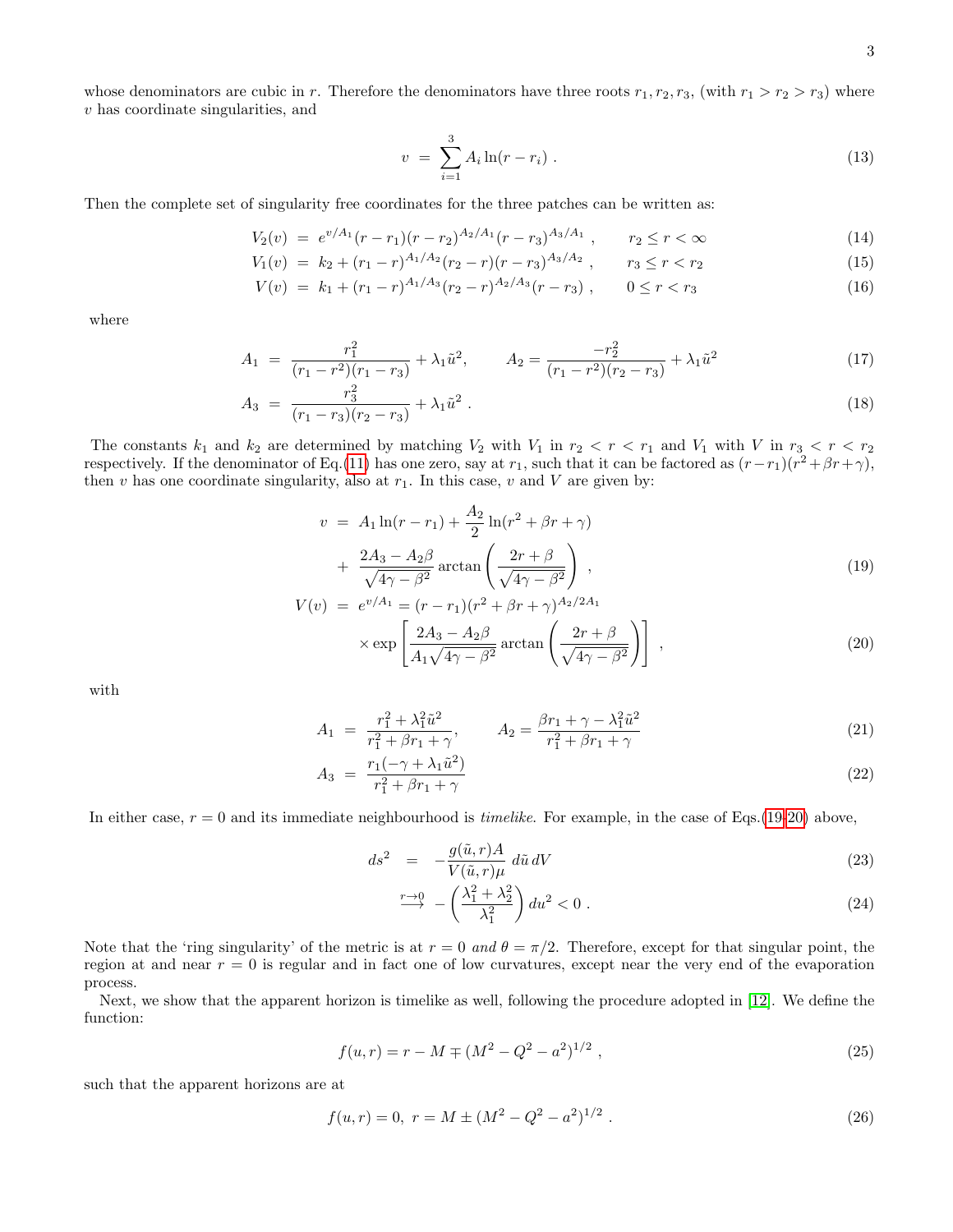Now since M, Q and a are functions of u the normal vector  $n_a$  to the surface  $f(u, r) = 0$  with components given by

$$
n_u = f_{,u} = -\mu \mp \frac{\mu (M - \lambda_1 a - \lambda_2 Q)}{(M^2 - Q^2 - a^2)^{1/2}}, \qquad n_r = f_{,r} = 1,
$$
\n(27)

and norm

<span id="page-3-4"></span>
$$
n^{2} = g^{ab}n_{a}n_{b} = 2\mu[-1 \pm (1 - \lambda_{1}^{2} - \lambda_{2}^{2})^{1/2}] > 0 ,
$$
\n(28)

where we have used  $\mu < 0$  from Eq. [\(4\)](#page-1-1). Therefore,  $n_a$  is spacelike and the apparent horizon is timelike.

With results Eqs. [\(24\)](#page-2-1), [\(28\)](#page-3-4) and Eq. [\(32\)](#page-6-0) in Appendix A, which shows that a slowly evaporating apparent horizon is also timelike, we can draw the Penrose diagram for the evaporating charged, rotating black hole (Figure 3). As one can see, there is a channel (outgoing null rays in red) which can carry classical as well as quantum information all the way from the interior to asymptopia, crossing the timelike horizon along the way.

Several points are in order:

1. The generalization of our results to higher dimensions is straightforward.

2. Generalization for non-linear decay is also straightforward. One just needs to break-down the non-linear decay function, e.g.  $M(u)$  into a series of linear functions of the form  $M(u) = \sum_{i=1}^{N} (\mu_i u + b_i) [\Theta(u_i + \frac{1}{2}) - \Theta(u_i + \frac{1}{2})]$  $(u_0 \leq u_i)$ , and similarly for  $a(u)$  and  $Q(u)$ , for large N. Now the apparent horizon is piecewise continuous, and the previous conclusion continues to hold.

3. The condition  $\theta = 0$  in Eq.[\(2\)](#page-1-2) is not restrictive, since our aim was to show that there exists at least one such outgoing information channel. Furthermore, there is no limit in principle to the amount of information that can exit through this channel.

4. Our work sheds no light on the resolution of singularities. This is still to be addressed by quantum gravity theories [\[13,](#page-5-8) [14\]](#page-5-9), or via other approaches [\[15\]](#page-5-10). Note however that the information escape channel that we described is one of low curvature and hence our conclusions are robust. Our calculations also suggest that the singularity is always covered by the apparent horizon, until the end of the evaporation process.

5. Since proposals such as the fuzzball and firewall deal purely with quantum information, and in the context of Hawking radiation, there is no contradiction between those and our results here [\[16,](#page-5-11) [17\]](#page-5-12). On the contrary, our approach complements these others.

6. It is known that matter flowing into the dynamic charged and rotating black hole may cause instability due to mass-inflation, resulting in the nature of the singularity changing [\[18,](#page-5-13) [19\]](#page-5-14). However, we do not anticipate such a problem in our case since (a) our results pertain to the region of low curvature (not singularity), and (b) we have outgoing as opposed to infalling matter. That said a careful study of the effect for the spacetime under consideration is warranted and we hope to report on this in the future.

7. If the evaporation process stops for any reason before the black hole evaporates completely, our Fig.3 would change and revert back to Fig.2. However, since the Hawking temperature remains non-zero throughout, we do not consider this possibility.

8. It will be interesting to compute the correlations between outgoing Hawking radiation and infalling particles. We leave it to a future publication.

To summarize, we have shown here that practically for all black holes in nature, there exists a channel through which classical or quantum information can evaporate. Although our work does not completely resolve the problem of information loss, it complements other approaches in opening up a new information recovery channel. More work needs to be done to determine the extent of information that can be extracted via this channel, and its interplay with the quantum resolution of the singularity. We hope to report on these and related issues elsewhere.

#### A. Acknowledgement

This work was supported by the Natural Sciences and Engineering Research Council of Canada. We thank the anonymous referee for useful comments which have helped improve the paper.

- <span id="page-3-0"></span>[1] S. W. Hawking, Phys. Rev. D14, 2460 (1976).
- <span id="page-3-1"></span>[2] A. R. King, U. Kolb, Mon. Not. R. Astron. Soc. 305, 654-660 (1999).
- <span id="page-3-2"></span>[3] B. P. Abbott et al, Phys. Rev. Lett. 116, 061102 (2016).
- <span id="page-3-3"></span>[4] A. E. Broderick et al, [arXiv:1503.03873.](http://arxiv.org/abs/1503.03873)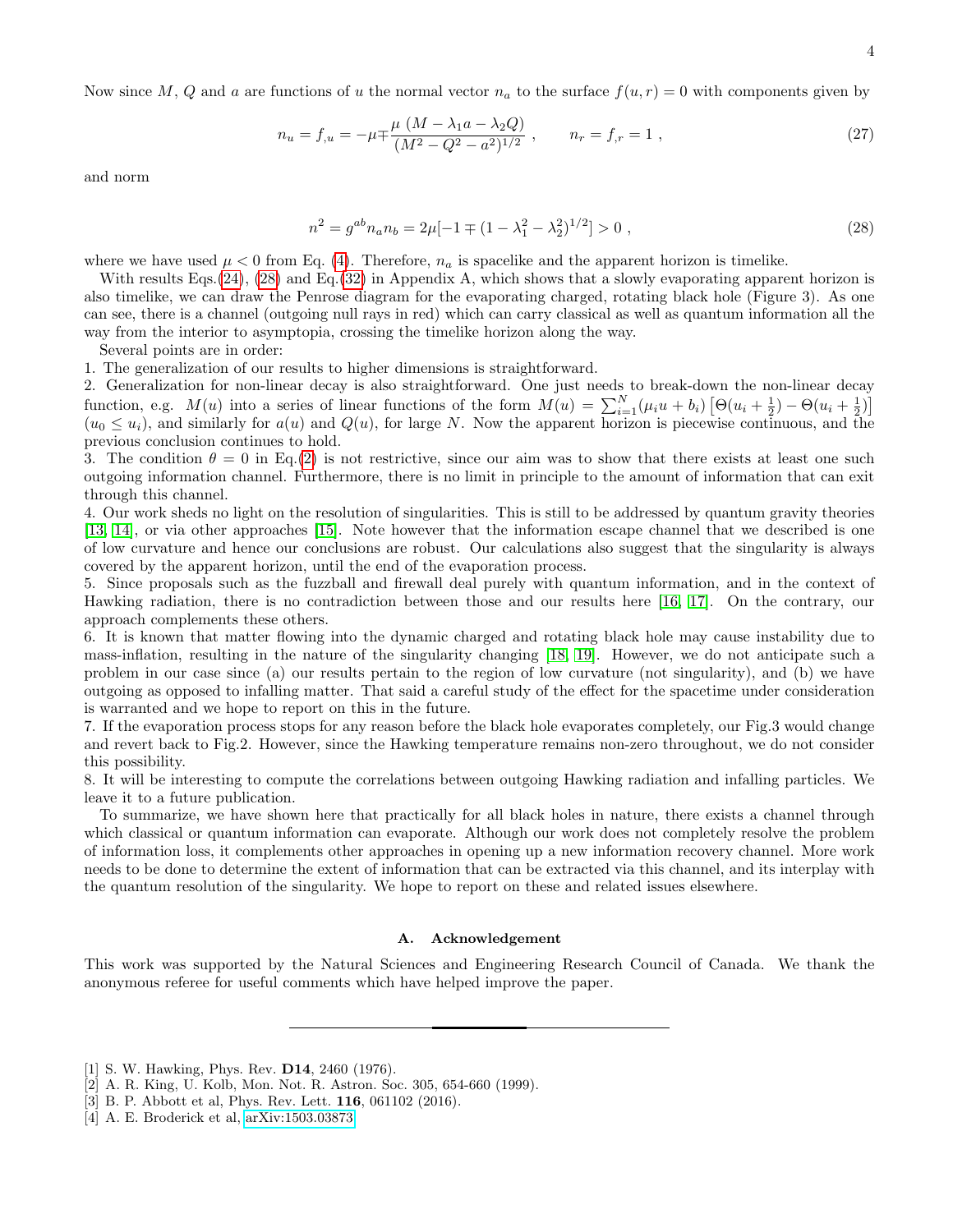



FIG. 1: Schwarzschild Penrose diagram



FIG. 2: Kerr Penrose diagram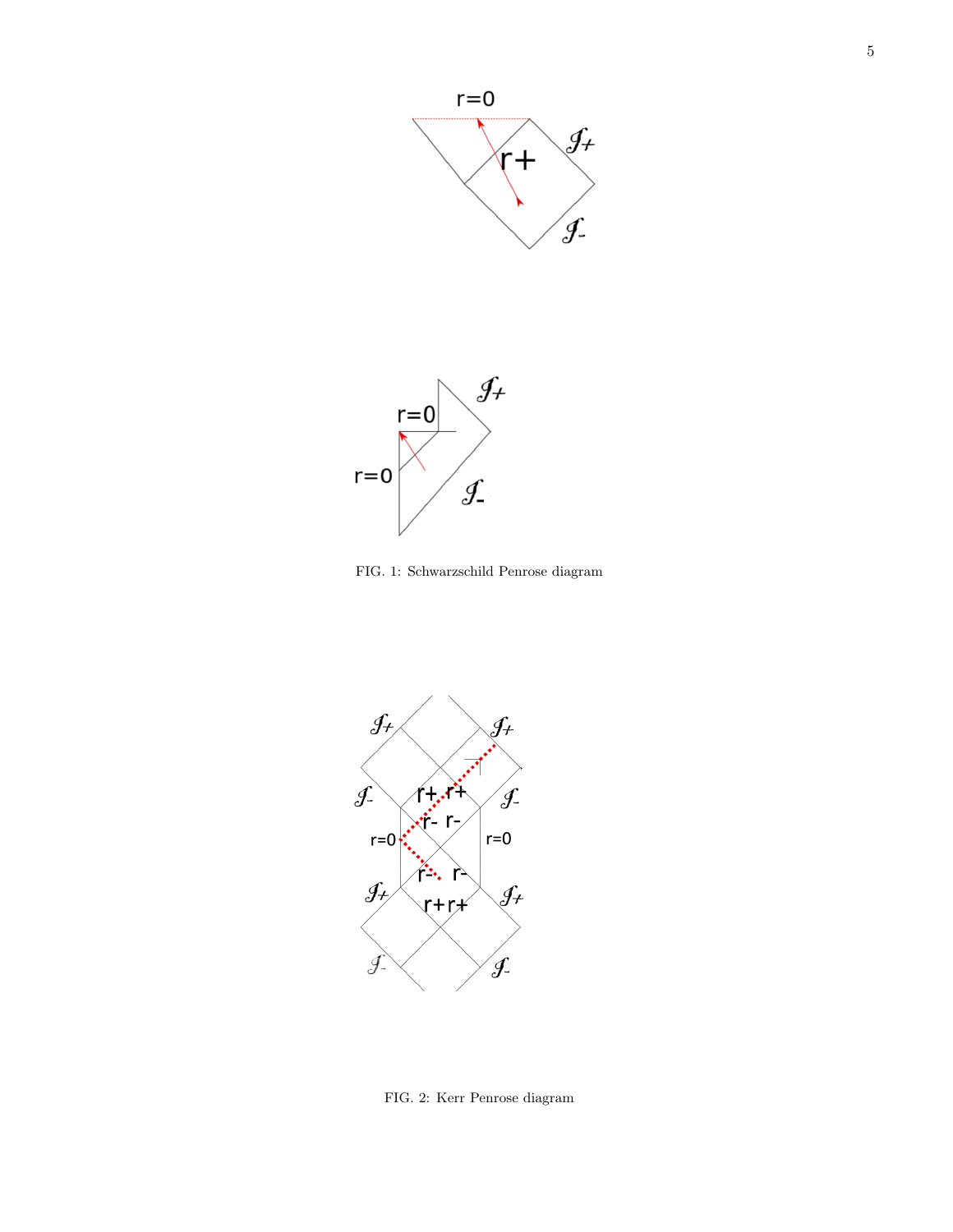

FIG. 3: Evaporating black hole Penrose diagram

- <span id="page-5-0"></span>[5] D. N. Page, Phys. Rev. **D14**, 3260 (1976).
- [6] C. M. Chambers, W. A. Hiscock, B. Taylor, Phys. Rev. Lett. 78, 3249 (1997).
- <span id="page-5-1"></span>[7] B. E. Taylor, C. M. Chambers, W. A. Hiscock, Phys. Rev. D58, 044012 (1998).
- <span id="page-5-2"></span>[8] P. C. Vaidya, Curr. Sci. 12, 183 (1943); Proc. Ind. Ac. Sci. A 33, 264 (1951); Nature 171, 260 (1953).
- <span id="page-5-3"></span>[9] J. Jing and Y. Wang, Int. J. Theor. Phys. 35, 1481 (1996).
- <span id="page-5-4"></span>[10] M. Parikh, F.Wilczek, Phys. Lett. B449 (1999) 24-29 [\[gr-qc/9807031\]](http://arxiv.org/abs/gr-qc/9807031).
- <span id="page-5-6"></span>[11] B. Carter, Phys. Rev. **141**, 1242 (1966).
- <span id="page-5-7"></span>[12] Y. Kaminaga, Class. Quant. Grav. 7, 1135 (1990).
- <span id="page-5-8"></span>[13] L. Susskind, An Introduction To Black Holes, Information And The String Theory Revolution: The Holographic Universe, World Scientific (2004).
- <span id="page-5-9"></span>[14] A. Ashtekar, J. Phys.: Conf. Ser. 189 012003 (2009).
- <span id="page-5-10"></span>[15] S. Das, Phys. Rev. D89 (2014) 084068 [\[arXiv:1311.6539\]](http://arxiv.org/abs/1311.6539).
- <span id="page-5-11"></span>[16] S. D. Mathur, Fortsch.Phys. 53 (2005) 793-827 [\[arXiv:hep-th/0502050\]](http://arxiv.org/abs/hep-th/0502050).
- <span id="page-5-12"></span>[17] A. Almheiri, D. Marolf, J. Polchinski, S. James, J. High Energ. Phys. 2013 62 (2013).
- <span id="page-5-13"></span>[18] C. Barrab`es, W. Israel, E. Poisson, Class. Quant. Grav. 7, L273–L278 (1990).
- <span id="page-5-14"></span>[19] D. Rossi, *Reissner-Nordström Black Holes and Mass Inflation*, thesis, University of Bologna (2019).

## <span id="page-5-5"></span>Appendix

#### Appendix A: The metric in our manuscript represents a black hole

To show that our metric represents an evaporating black hole, we calculate the expansion of the null normal vectors for the rotating charged Vaidya-type black hole, see Eq. (1) in the manuscript.

Suggested by the rotating charged stationary black hole [\[1\]](#page-6-1), we may conjecture that the outward null vector  $l^{\mu}$  and the inward null vector  $n^{\mu}$  for the rotating charged Vaidya-type black hole are

$$
l^{\mu} = \left(\frac{r^2 + a^2}{\sigma^2}, \frac{\Delta}{2\sigma^2}, 0, \frac{a}{\sigma^2}\right) \quad \text{and} \quad n^{\mu} = (0, -1, 0, 0). \tag{29}
$$

where  $\sigma^2 = r^2 + a^2 \cos^2 \theta$  and  $\Delta = r^2 + a^2 - 2Mr + Q^2$ . It is easy to check that

$$
l^{\mu}l_{\mu} = 0, \quad n^{\mu}n_{\mu} = 0 \quad \text{and} \quad l^{\mu}n_{\mu} = -1 \tag{30}
$$

for the Vaidya-type metric in our manuscript. Then we calculate the expansion for both  $l^{\mu}$  and  $n^{\mu}$  by  $\theta^{(A)} = A_{\mu;\nu} \sigma^{\mu\nu}$ , where  $\sigma^{\mu\nu} = g^{\mu\nu} + l^{\mu}n^{\nu} + n^{\mu}l^{\nu}$ . Finally, we obtain